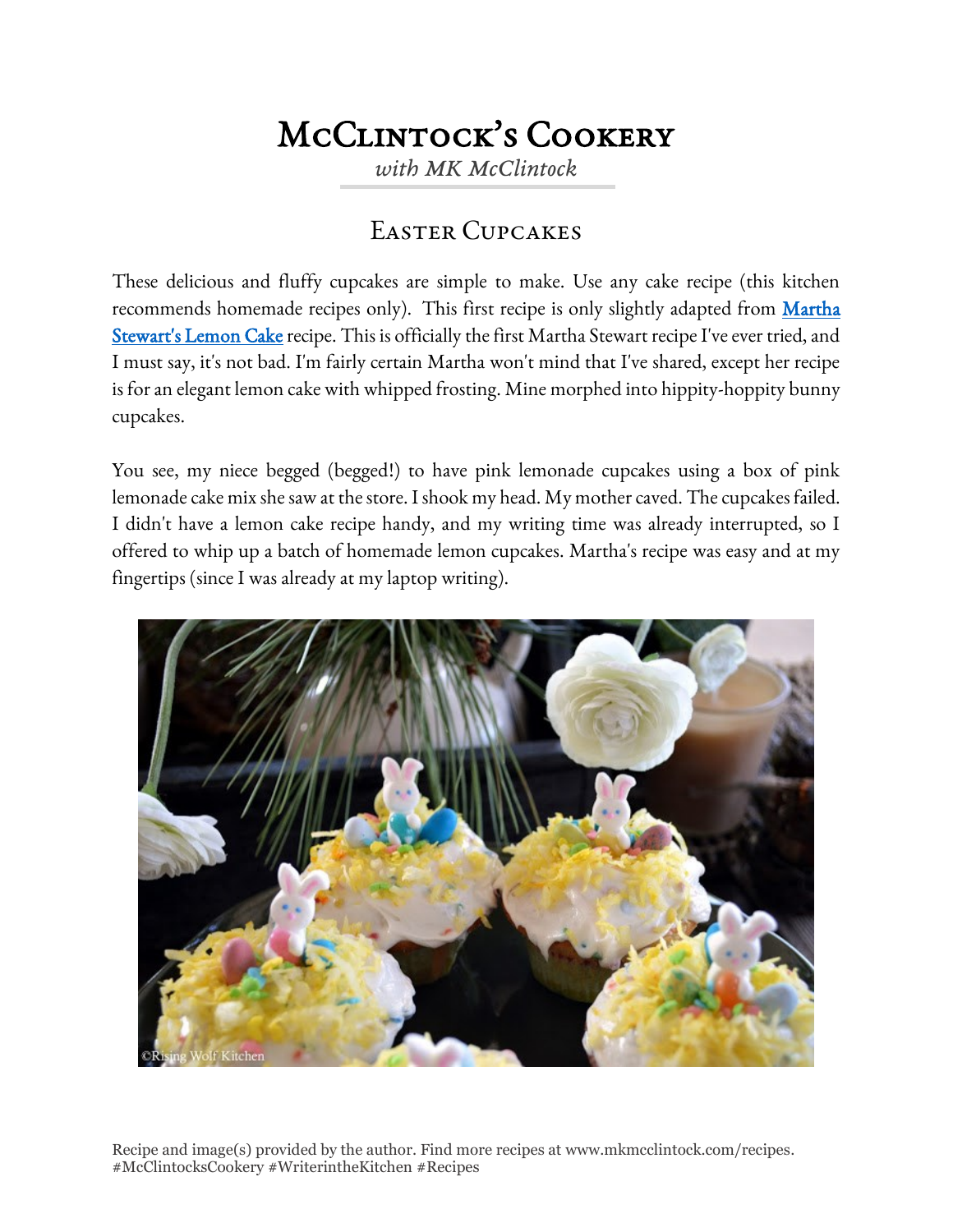## Easter (*or any occasion*) Lemon Cupcakes with Cream Cheese Rainbow Frosting

- I cup (2 sticks) unsalted butter, room temperature
- 2 1/2 cups all-purpose flour
- 1/2 teaspoon baking powder
- 1/2 teaspoon baking soda
- I teaspoon sea salt
- 2 tablespoons lemon zest
- 2 cups sugar
- 2 large eggs plus 3 large egg yolks
- $1/4$  cup plus 2 tablespoons fresh lemon juice
- I cup low-fat buttermilk
- 1. Preheat oven to 350 degrees. Butter and flour two 8-by-2-inch cake pans, tapping out excess flour. In a medium bowl, whisk flour, baking powder, baking soda, salt, and lemon zest.
- 2. In a large bowl, using an electric mixer, beat butter and 1 1/2 cups sugar until light and fluffy. With mixer on low, beat in eggs and yolks, one at a time. Beat in 2 tablespoons lemon juice. Alternately beat in flour mixture and buttermilk beginning and ending with flour mixture; mix just until combined.
- 3. Divide batter between pans; smooth tops. Bake until cakes pull away from sides of pans, 32 to 35 minutes. Let cool in pans 10 minutes. Run a knife around edges of pans and invert cakes onto a wire rack.
- 4. While cakes are baking, bring remaining 1/2 cup sugar and 1/2 cup water to a boil in a saucepan. Add lemon slices and simmer 25 minutes. Using a slotted spoon, transfer lemon slices to a waxed-paper-lined plate. Stir remaining 1/4 cup fresh lemon juice into syrup.
- 5. Using a toothpick, poke holes in warm cakes on rack. Brush with lemon syrup. Let cool completely. Prepare frosting, substituting 2 tablespoons fresh lemon juice for vanilla extract. Frost cooled cakes and top with candied lemon slices.

## The Frosting and Decorations:

- I recommend a [cream cheese frosting-](http://www.marthastewart.com/964331/cream-cheese-frosting)-just add colorful rainbow sprinkles when mixing.
- The yellow grass is made by mixing yellow food coloring with coconut.
- The eggs are robin egg malt balls.
- The little white bunnies holding a jelly bean are made by <u>Wilton</u>. I purchased these at Jo-Ann Fabrics. They are edible.

Recipe and image(s) provided by the author. Find more recipes at www.mkmcclintock.com/recipes. #McClintocksCookery #WriterintheKitchen #Recipes